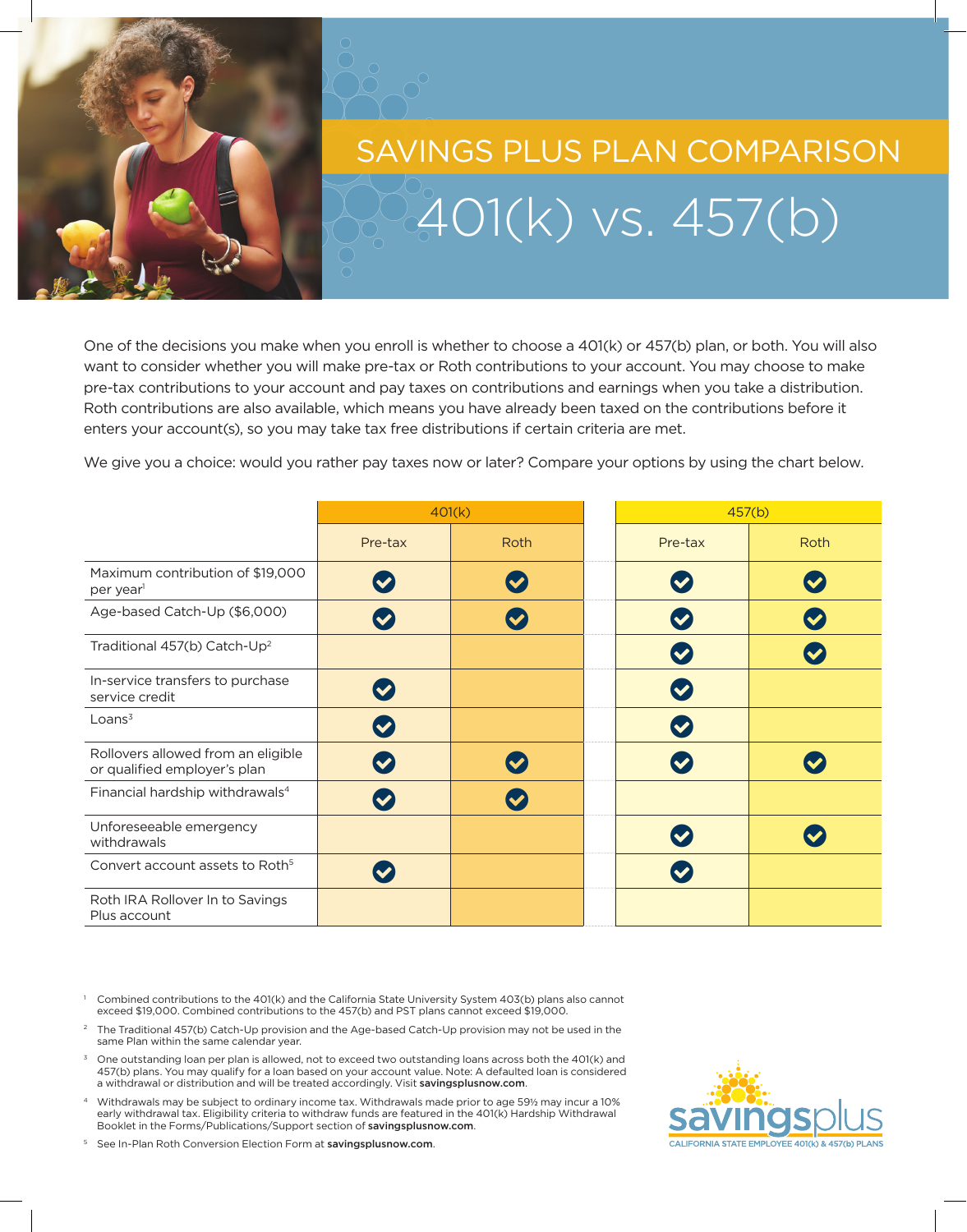## **Contributions** and Distributions Comparison

|                                                                                                                                 | 401(k)                                                                                                                                                                                                                                                                 |                   | 457(b)                                                                                                                                                                                                                                                                                                                                                                                                                                                                                                                                  |                   |
|---------------------------------------------------------------------------------------------------------------------------------|------------------------------------------------------------------------------------------------------------------------------------------------------------------------------------------------------------------------------------------------------------------------|-------------------|-----------------------------------------------------------------------------------------------------------------------------------------------------------------------------------------------------------------------------------------------------------------------------------------------------------------------------------------------------------------------------------------------------------------------------------------------------------------------------------------------------------------------------------------|-------------------|
|                                                                                                                                 | Pre-tax                                                                                                                                                                                                                                                                | Roth <sup>*</sup> | Pre-tax                                                                                                                                                                                                                                                                                                                                                                                                                                                                                                                                 | Roth <sup>*</sup> |
| Contributions                                                                                                                   |                                                                                                                                                                                                                                                                        |                   |                                                                                                                                                                                                                                                                                                                                                                                                                                                                                                                                         |                   |
| Contribution(s) are taxable income<br>in the calendar year contributed                                                          |                                                                                                                                                                                                                                                                        |                   |                                                                                                                                                                                                                                                                                                                                                                                                                                                                                                                                         |                   |
| Contribution(s) and earnings<br>are taxable income in the year<br>distributed                                                   |                                                                                                                                                                                                                                                                        |                   |                                                                                                                                                                                                                                                                                                                                                                                                                                                                                                                                         |                   |
| Distributions                                                                                                                   |                                                                                                                                                                                                                                                                        |                   |                                                                                                                                                                                                                                                                                                                                                                                                                                                                                                                                         |                   |
| Assets can be retained in your<br>Savings Plus account, even if you<br>leave state employment                                   |                                                                                                                                                                                                                                                                        |                   |                                                                                                                                                                                                                                                                                                                                                                                                                                                                                                                                         |                   |
| Required Minimum Distribution<br>at age 701/2 if you are retired,<br>separated from service, or are a<br>Rehired Annuitant (RA) |                                                                                                                                                                                                                                                                        |                   |                                                                                                                                                                                                                                                                                                                                                                                                                                                                                                                                         |                   |
| In-service distributions                                                                                                        |                                                                                                                                                                                                                                                                        |                   |                                                                                                                                                                                                                                                                                                                                                                                                                                                                                                                                         |                   |
|                                                                                                                                 | You are eligible to receive in-service<br>withdrawals when you are age 591/2 or<br>older without an additional 10% early<br>withdrawal tax.<br>*NOTE: Roth earnings will be taxed if<br>certain requirements are not met (refer<br>to savingsplusnow.com for details). |                   | You are eligible to receive a voluntary<br>in-service withdrawal if you meet the<br>following requirements:<br>• Account balance is less than or equal<br>to \$5,000.<br>• No 457(b) or PST contributions in the<br>last 2 years.<br>• You have not used this option in the<br>past.<br>• There is not a legal hold on your<br>account.<br>• You do not have an active or<br>defaulted loan on your account.<br>*NOTE: Roth earnings will be taxed if<br>certain requirements are not met (refer<br>to savingsplusnow.com for details). |                   |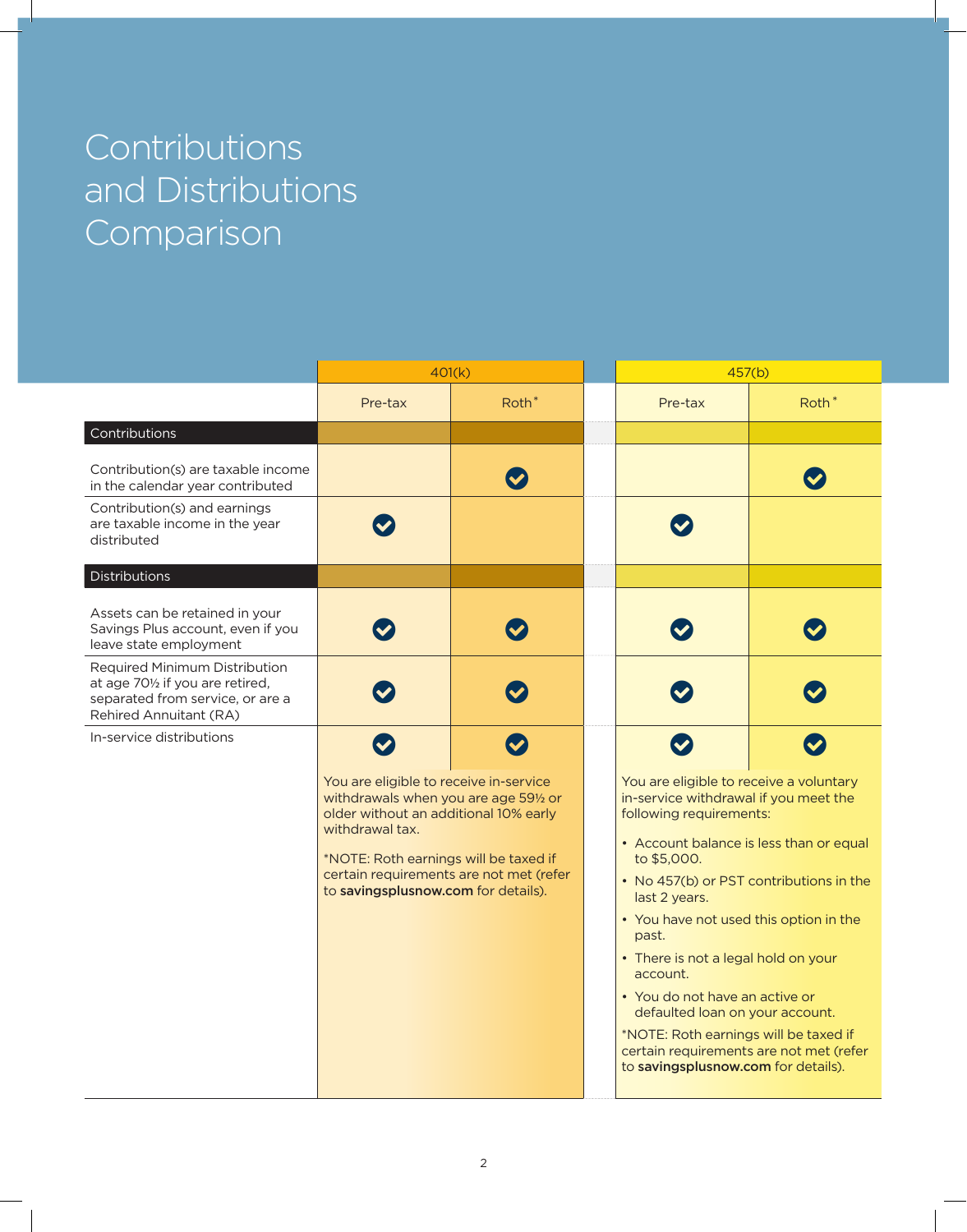|                                                                                                       |                                                                                                                                                                                                                                                                                                                                                               | 401(k)               |  | 457(b)                                                                                                                                                                                        |                   |
|-------------------------------------------------------------------------------------------------------|---------------------------------------------------------------------------------------------------------------------------------------------------------------------------------------------------------------------------------------------------------------------------------------------------------------------------------------------------------------|----------------------|--|-----------------------------------------------------------------------------------------------------------------------------------------------------------------------------------------------|-------------------|
|                                                                                                       | Pre-tax                                                                                                                                                                                                                                                                                                                                                       | Roth <sup>*</sup>    |  | Pre-tax                                                                                                                                                                                       | Roth <sup>*</sup> |
| Distributions after separation from<br>service or retirement                                          |                                                                                                                                                                                                                                                                                                                                                               | $\blacktriangledown$ |  |                                                                                                                                                                                               |                   |
|                                                                                                       | You are eligible to receive a distribution<br>when you separate or retire without<br>an additional 10% early withdrawal<br>tax if you meet one of the following<br>requirements:<br>• Non-Public Safety employee<br>separated from service at age 55<br>or older<br>• Public Safety employee separated<br>from service at age 50 or older<br>• 591/2 or older |                      |  | You are eligible to receive a distribution<br>when you separate or retire, regardless<br>of age without being subject to an early<br>withdrawal tax.<br>*NOTE: Roth earnings will be taxed if |                   |
|                                                                                                       |                                                                                                                                                                                                                                                                                                                                                               |                      |  | certain requirements are not met (refer<br>to savingsplusnow.com for details).                                                                                                                |                   |
|                                                                                                       |                                                                                                                                                                                                                                                                                                                                                               |                      |  |                                                                                                                                                                                               |                   |
|                                                                                                       |                                                                                                                                                                                                                                                                                                                                                               |                      |  |                                                                                                                                                                                               |                   |
|                                                                                                       | • Death                                                                                                                                                                                                                                                                                                                                                       |                      |  |                                                                                                                                                                                               |                   |
|                                                                                                       | • Disabled                                                                                                                                                                                                                                                                                                                                                    |                      |  |                                                                                                                                                                                               |                   |
|                                                                                                       | *NOTE: Roth earnings will be taxed if<br>certain requirements are not met (refer<br>to savingsplusnow.com for details).                                                                                                                                                                                                                                       |                      |  |                                                                                                                                                                                               |                   |
| Multiple distribution options are<br>available. See Benefit Payment<br>Booklet at savingsplusnow.com. |                                                                                                                                                                                                                                                                                                                                                               | $\blacktriangledown$ |  | $\boldsymbol{\nabla}$                                                                                                                                                                         |                   |

This chart is for educational purposes only and is not intended as tax or legal advice. Please consult a tax professional regarding your specific tax situation.

This material is not a recommendation to buy, sell, hold or roll over any asset, adopt an investment strategy, retain a specific investment manager or use a particular account type. It does not take into account the specific investment objectives, tax and financial condition or particular needs of any specific person. Investors should work with their financial professional to discuss their specific situation.